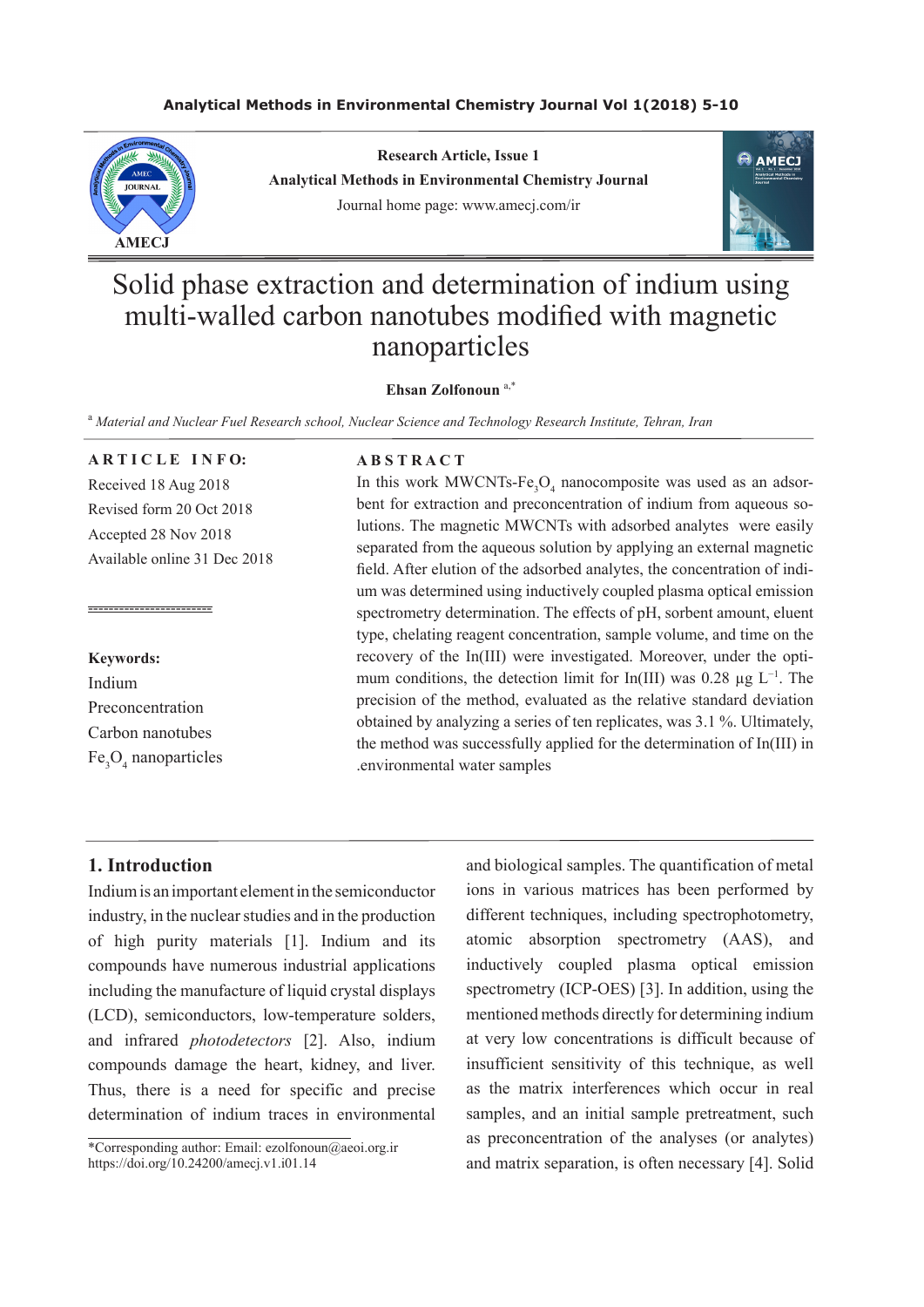phase extraction (SPE) is a routine extraction method for preconcentration of organic and inorganic analytes. This technique reduces solvent usage and exposure, disposal costs, and extraction time. In addition, based on the references, [5] and [6], various adsorbents have been used for adsorption of analytes in SPE methods.

Magnetic nanoparticles, mainly including  $Fe<sub>3</sub>O<sub>4</sub>$ nanoparticles, received increasing attention in the recent years due to its unique properties and high potential applications in various fields such as cell separation, magnetically assisted drug delivery, enzyme immobilization, and protein separation [7, 8].. Recently, using magnetic nanoparticles for extraction of analytes in SPE methods is gaining research interest [9, 10]. In addition, multi-walled carbon nanotubes (MWCNTs) have received great attention due to their exceptional electronic, mechanical, thermal, chemical properties, and significant potential applications in many fields [11]. Owing to their large surface area and high reactivity, MWCNTs based adsorbents have been used for solid phase extraction and preconcentration of organic compounds and metal ions [12,13]. The decoration of MWCNTs with various compounds can modify their physicochemical properties. Also, this character makes them more suitable for chemical and biological applications. Functionalizing MWCNTs with magnetic nanoparticles can combine the features of magnetic nanoparticles and MWCNTs, which may result in materials with potential applications in biological labelling, drug delivery, and magnetic storage media [14, 15]. In this paper, a magnetic solid phase extraction method based on Multi-walled carbon nanotubes decorated with  $Fe<sub>3</sub>O<sub>4</sub>$  nanoparticles is developed for the extraction and preconcentration of trace amounts of indium, prior to their determination by ICP-OES.

#### **2. Experimental Procedure**

# *2.1. Reagents*

All reagents used were of analytical grade and

were used as supplied.  $HNO<sub>3</sub>$ , ammonia solution, FeCl<sub>3</sub> 6H<sub>2</sub>O, and FeCl<sub>2</sub> 4H<sub>2</sub>O, were purchased from Merck (Germany). MWCNTs (purity> 95%) were obtained from Sigma-Aldrich. Standard stock solution  $(1000 \mu g \text{ mL}^{-1})$  of In(III) was prepared by dissolving appropriate amounts of  $In(NO<sub>3</sub>)<sub>3</sub>$  in water. A solution of 1.0×10<sup>-3</sup> mol L<sup>-1</sup> quinalizarine (Merck) was prepared by dissolving appropriate amounts of this reagent in 0.01 mol L<sup>−</sup><sup>1</sup> NaOH (Merck).

#### *2.2. Instrumentation*

All the measurements were carried out using a Perkin Elmer (Optima 7300 DV) simultaneous ICP-OES coupled to a concentric nebulizer and equipped with a charge coupled device (CCD) detector. Moreover, Metrohm model 744 digital pH meter, equipped with a combined glasscalomel electrode, was employed for the pH adjustments.

*2.3. Preparation of MWCNTs-Fe3 O4 nanocomposite*  $MWCNTs-Fe<sub>3</sub>O<sub>4</sub>$  nanocomposite was synthesized according to the previously reported methods, which were mentioned in the references, [14] and [15]. First, MWCNTs were dispersed in concentrated nitric acid for 4 hours with ultrasonic treatment. Then purified MWCNTs were separated by filtering. Afterwards, they washed repeatedly with distilled water followed by ethanol and dried at 50 °C. The MWCNTs-Fe<sub>3</sub>O<sub>4</sub> nanocomposite was prepared by chemical coprecipitation method. First, FeCl<sub>3</sub> 6H<sub>2</sub>O (1.18 g) and FeCl<sub>2</sub> 4H<sub>2</sub>O (0.43 g) were dissolved in 200 mL deionized water under nitrogen gas with vigorous stirring at 60 ◦ C. Then 1.0 gram of MWCNTs was added in the solution with ultrasonic treatment for about 10 min. Finally, NH4 OH solution was added dropwise into the solution until its pH was adjusted to 11. After stirring for 30 min at 50  $^{\circ}$ C, the obtained  $MWCNTs-Fe<sub>3</sub>O<sub>4</sub>$  nanocomposite was separated from the reaction medium by magnetic field, and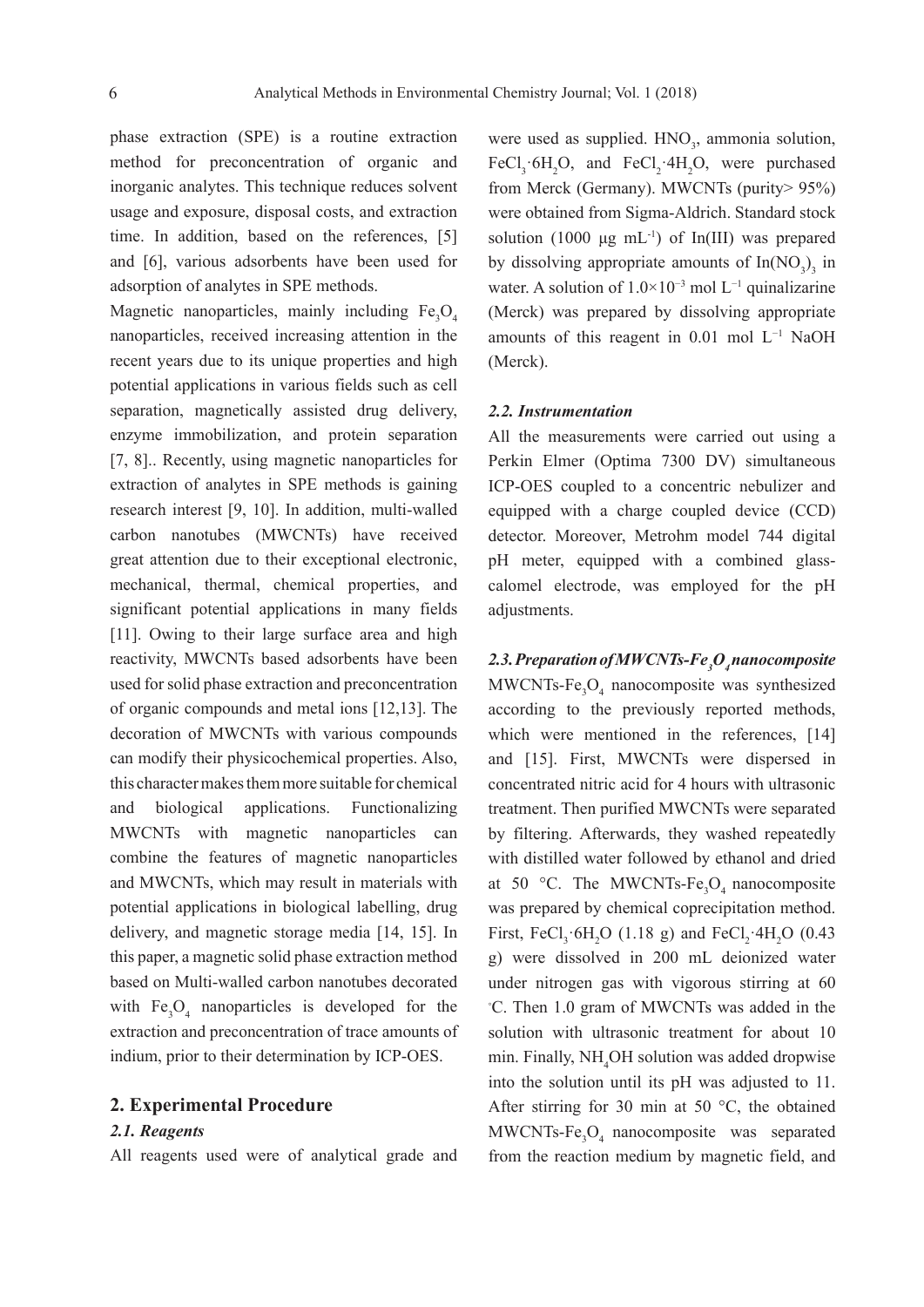washed with 200 mL deionized water four times.

#### *2.4. Magnetic solid-phase extraction procedure*

A 100-mililiter sample or standard solution containing In(III) (pH 6), and QA  $(1.0 \times 10^{-5})$ mol L<sup>−</sup><sup>1</sup> ), was transferred in a glassware beaker. Then 5 mg MWCNTs-Fe<sub>3</sub>O<sub>4</sub> nanocomposite was added into the sample solution. Afterwards, the mixture was stirred for 3 min. Subsequently, the sorbent particles were isolated by placing a strong magnet, and the supernatant was poured away. The preconcentrated target analyte was eluted using 1.0 mL of a 1 mol  $L^{-1}$  solution of  $HNO_3$ . Finally, the concentration of In(III) in acidic aqueous phase was determined by ICP-OES.

# **3. Results and discussion**

# *3.1. Effect of pH*

The effect of pH on the extraction of indium was studied in the range of 2.0–8.0 using nitric acid or sodium hydroxide. The resulting percent recoverypH plots are shown in Fig. 1. These plots indicate that sorption is maximum and quantitative in the pH range of 6.0–7.0. Consequently, a solution pH of 6.0 was used in further experiments.

# *3.2. Effect of the sorbent amount*

In order to study the effect of the sorbent, 2 to 10 mg of MWCNTs- $Fe<sub>3</sub>O<sub>4</sub>$  nanocomposite was added to 100 mL of the sample solution (Fig. 2).



Fig. 1. Effect of pH on the recovery of In(III) ion.

The obtained results showed that by increasing the sorbent amounts from 2 up to 5 mg due to increasing accessible sites, extraction recovery increased, and then it remained constant. A 5-miligram of the  $MWCNTs-Fe<sub>3</sub>O<sub>4</sub>$  nanocomposite was selected for subsequent experiments.

# *3.3. Effect of eluent type*

In order to find the best eluent, different eluting solutions such as HCl,  $H_2SO_4$ , HNO<sub>3</sub> and acetic acid, were tested. The results revealed that a 1.0-mililiter of 1.0 M concentration of all acids could afford the quantitative elution of  $In<sup>3+</sup>$  from the sorbent. Finally, subsequent elutions of  $In<sup>3+</sup>$ were carried out with  $1 M HNO<sub>3</sub>$  solution

# *3.4. Effect of chelating reagent concentration*

The effect of QA concentration on the extraction of indium was studied, and the results are shown in Fig. 3. Also, QA concentration in the range of 0 to  $5.0\times10^{-5}$  mol L<sup>-1</sup> was investigated by us. Then, maximum recovery was obtained at a concentration of 1.0×10−5 mol L<sup>−</sup><sup>1</sup> of the ligand and at higher concentrations, the extraction recovery remained constant.

### *3.5. Effect of solution volume*

The effect of solution volume was examined by



**Fig. 2.** Effect of the MWCNTs- $Fe<sub>3</sub>O<sub>4</sub>$  amount on the recovery of In(III) ion.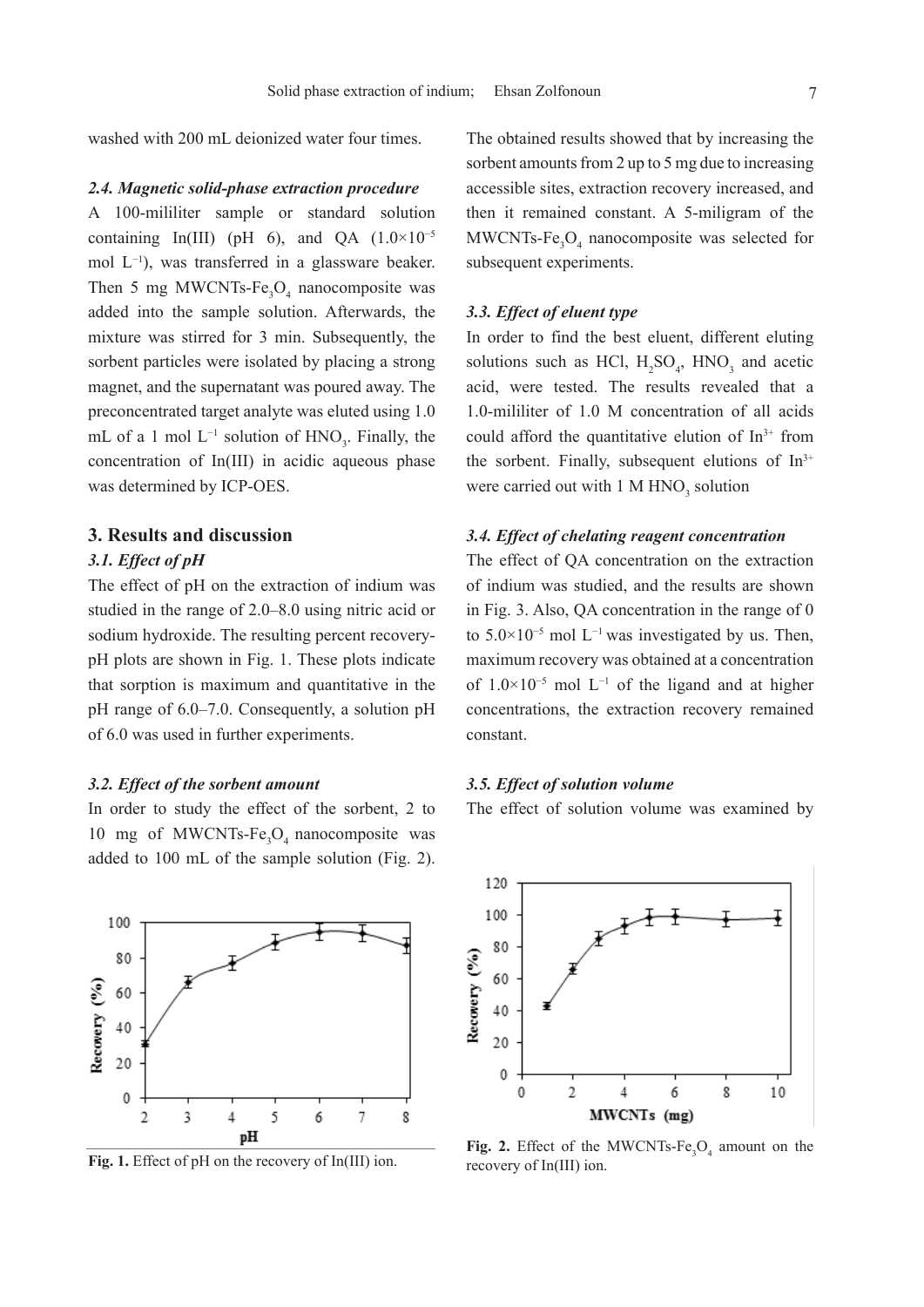

**Fig. 3.** Effect of chelating reagent concentration on the recovery of In(III) ion.

preconcentrating different volumes (20–250 mL) of aqueous solutions spiked with a constant mass of 10.0 μg of In(III), and the results are depicted in Fig. 4. The obtained results showed that when aqueous solution volume was up to 100 mL, recoveries above 95% were obtained. Thus, 100 mL was considered to be the maximal enrichment volume for water samples. Consequently, since the final solution volume to be measured by ICP-OES was 1.0 mL, the preconcentration factor for In(III) was evaluated as 100.

# *3.6. Effect of extraction time*

The effect of extraction time on the extraction of



**Fig. 4.** Effect of sample volume on the recovery of In(III) ion.

In(III) was studied in the range of 1–15 min. The experimental results indicated that there was no significant effect on the extraction efficiency when the extraction time increased from 3 to 10 min. Based on the above considerations, the extraction time that is equal to 3 min was selected for further studies.

# *3.7. Effect of diverse ions on the recovery*

In order to assess the possible analytical applications of the recommended procedure, the effect of common coexisting ions in natural water samples on the preconcentration and determination of indium ion was studied. In these experiments, 100 mL solutions containing 50  $\mu$ g L<sup>-1</sup> of indium and various amounts of interfering ions were treated according to the recommended procedure. In addition, tolerable limit was defined as the highest amount of foreign ions that produced an error not exceeding  $\pm$ 5% in the determination of investigated analyte ion. The results are summarized in Table 1. As seen, a large number of ions used have no considerable effect on the determination of indium.

# *3.8. Analytical figures of merit*

In Table 2, the analytical characteristics of the proposed method, including linear range, limit of detection, reproducibility, and enrichment factor have been summarized. In the optimum conditions, a calibration graph was constructed by preconcentrating a series of the solutions according to the recommended procedure. There is an important tip, that the calibration curve for In(III) was linear form 1.0 to 500  $\mu$ g L<sup>-1</sup> with a regression

**Table 1.** Tolerance limits of some cations and anions on the sorption and determination of indium.

| lon                                                                                        | Tolerance limit ( $\mu$ g mL <sup>-1</sup> ) |
|--------------------------------------------------------------------------------------------|----------------------------------------------|
| $Li^+$ , Na <sup>+</sup> , K <sup>+</sup> , Cl <sup>-</sup> , NO <sub>3</sub> <sup>-</sup> | >2000                                        |
| $Ca^{2+}$ , Mg <sup>2+</sup> , Ba <sup>2+</sup> , Sr <sup>2+</sup>                         | 1000                                         |
| $Ag^+, Hg^{2+}, SO^+$                                                                      | 50                                           |
| $Cu^{2+}$ , Fe <sup>3+</sup> , Pb <sup>2+</sup> , Ni <sup>2+</sup> , Co <sup>2+</sup> , 5  |                                              |
| $Cr^{3+}$ , Mn <sup>2+</sup> , Cd <sup>2+</sup> , Zn <sup>2+</sup>                         |                                              |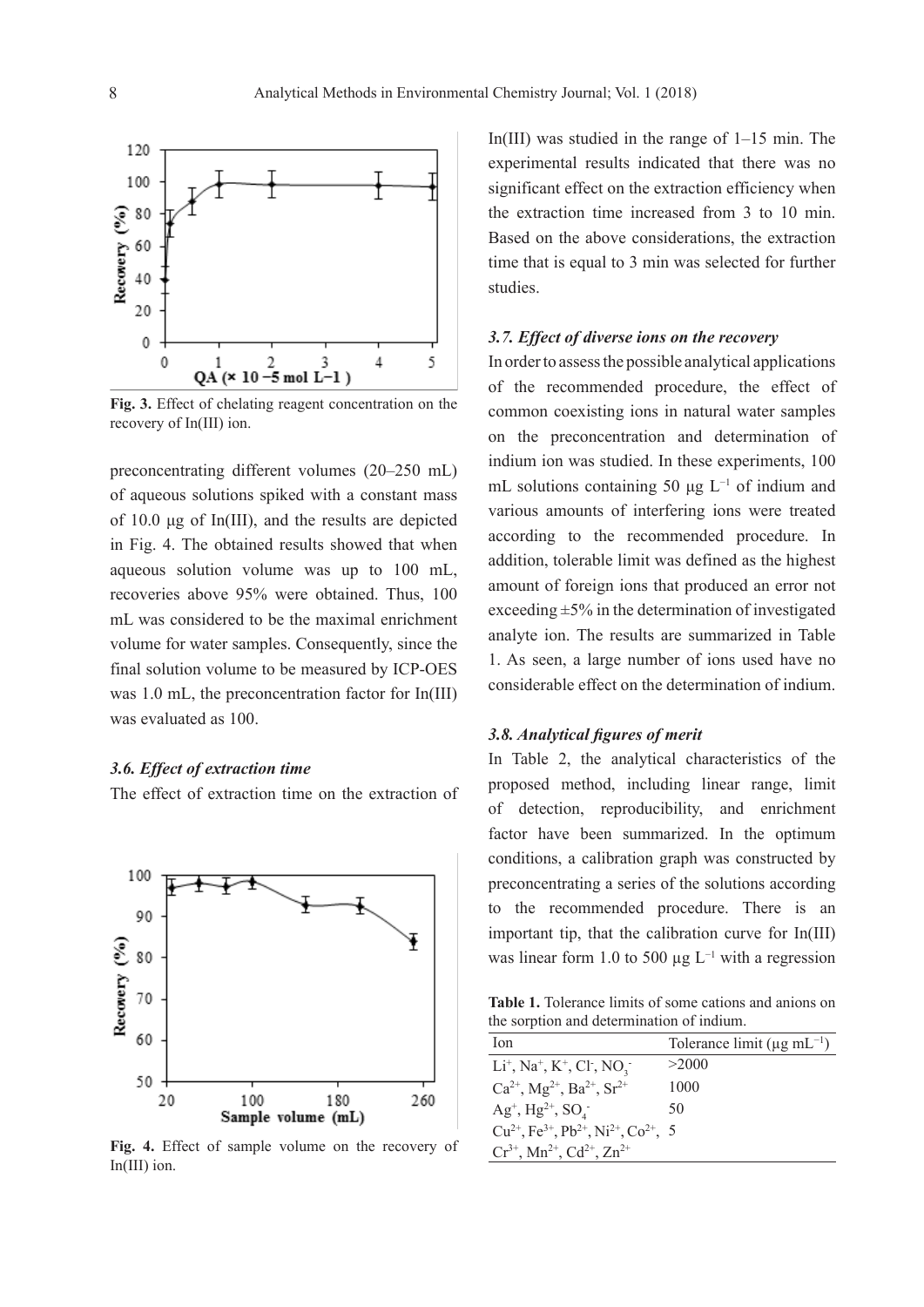| Parameter                                | Analytical feature |  |
|------------------------------------------|--------------------|--|
| Linear range ( $\mu$ g L <sup>-1</sup> ) | $1.0 - 500$        |  |
| $r^2$                                    | 0.995              |  |
| LOD $(\mu g L^{-1})$                     | 0.28               |  |
| R.S.D. $\%$ (n = 10)                     | 31                 |  |
| Enrichment factor                        | 100                |  |

**Table 2.** Analytical parameters of the proposed method.

coefficient of 0.995. The limit of detection (LOD) of the proposed method for the determination of indium was studied under the optimal experimental conditions. The LOD, defined three times by paying attention to the standard deviation of 10 measurements of the blank solution divided by the slope of the calibration curve, was  $0.28 \mu g L^{-1}$ . The reproducibility of the proposed method for extraction and determination of 50 µg  $L^{-1}$  indium (n= 10) was also studied. Finally, the relative standard deviations (R.S.D.) of these determinations were 3.1 %.

# *3.9. Application*

The accuracy of the proposed method was tested by separation and determination of In(III) in tap water, mineral water, and well water samples. The obtained results are given in Table 3. The relative recoveries for the spiked samples were in the range of 94–109 %. The results demonstrated that the proposed method was suitable for the determination of In(III) in real samples.

# **4. Conclusions**

In this study, a fast and simple method based was developed for the separation and preconcentration of indium, prior to ICP-OES determination. The use of NPs endued the SPE method with high extraction capacity and preconcentration factors. The magnetic separation greatly improved the separation rate while avoided the time-consuming column passing or filtration operation. The proposed preconcentration and determination method gives a low limit of detection and good R.S.D. values. Finally, the method can be successfully applied to the separation and determination of indium in real samples.

**Table 3.** Recovery of indium from water samples. Sample Indium

| Sample        | munum            |                  |          |  |
|---------------|------------------|------------------|----------|--|
|               | Added            | Found            | Recovery |  |
|               | $(\mu g L^{-1})$ | $(\mu g L^{-1})$ | $(\%)$   |  |
| Tap water     | 0.0              | $<$ LOD          |          |  |
|               | 10.0             | $9.7(1.8)^a$     | 97       |  |
| Mineral water | 0.0              | $<$ LOD          |          |  |
|               | 10.0             | 10.9(1.4)        | 109      |  |
| River water   | 0.0              | $<$ LOD          |          |  |
|               | 10.0             | 9.4(2.6)         | 94       |  |
|               |                  |                  |          |  |

a Values in parentheses are R.S.D.s based on three replicate analyses.

## **5. References**

- [1] M. Souad, C. Louage, J. Yves Doisy, L. Meunier, A. Benderrag, B. Ouddane, S. Bellayer, N. Nuns, M. Traisnel, U. Maschke, Extraction of indium-tin oxide from end-of-life LCD panels using ultrasound assisted acid leaching, Ultrason. Sonochem., 40 (2018) 929-936.
- [2] J. Uhrovčík, J. Lesný, Determination of indium in liquid crystal displays by flame atomic absorption spectrometry, J. Ind. Eng. Chem., 21 (2015) 163- 165.
- [3] J.R. Dean, Practical inductively coupled plasma spectroscopy, Wiley., UK, 2005.
- [4] B. Çelik, E. Akkaya, S. Bakirdere, F. Aydin, Determination of indium using vortex assisted solid phase microextraction based on oleic acid coated magnetic nanoparticles combined with slotted quartz tube-flame atomic absorption spectrometry, Microchem. J., 141 (2018) 7-11.
- [5] M. Eftekhari, M. Gheibi, M. Akrami, F. Iranzad, Solid-phase extraction of ultra-trace levels of lead using tannic acid-coated graphene oxide as an efficient adsorbent followed by electrothermal atomic absorption spectrometry; response surface methodology – central composite design, New J. Chem., 42 (2018) 1159-1168.
- [6] J.B. Ghasemi and E. Zolfonoun, Simultaneous spectrophotometric determination of trace amounts of uranium, thorium, and zirconium using the partial least squares method after their preconcentration by α-benzoin oxime modified Amberlite XAD-2000 resin, Talanta, 80 (2010) 1191-1197.
- [7] Y. Li, Y.C. Liu, and J. Tang, Fe3O4-Al2O3 magnetic core-shell microspheres for rapid and highly specific capture of phosphopeptides with